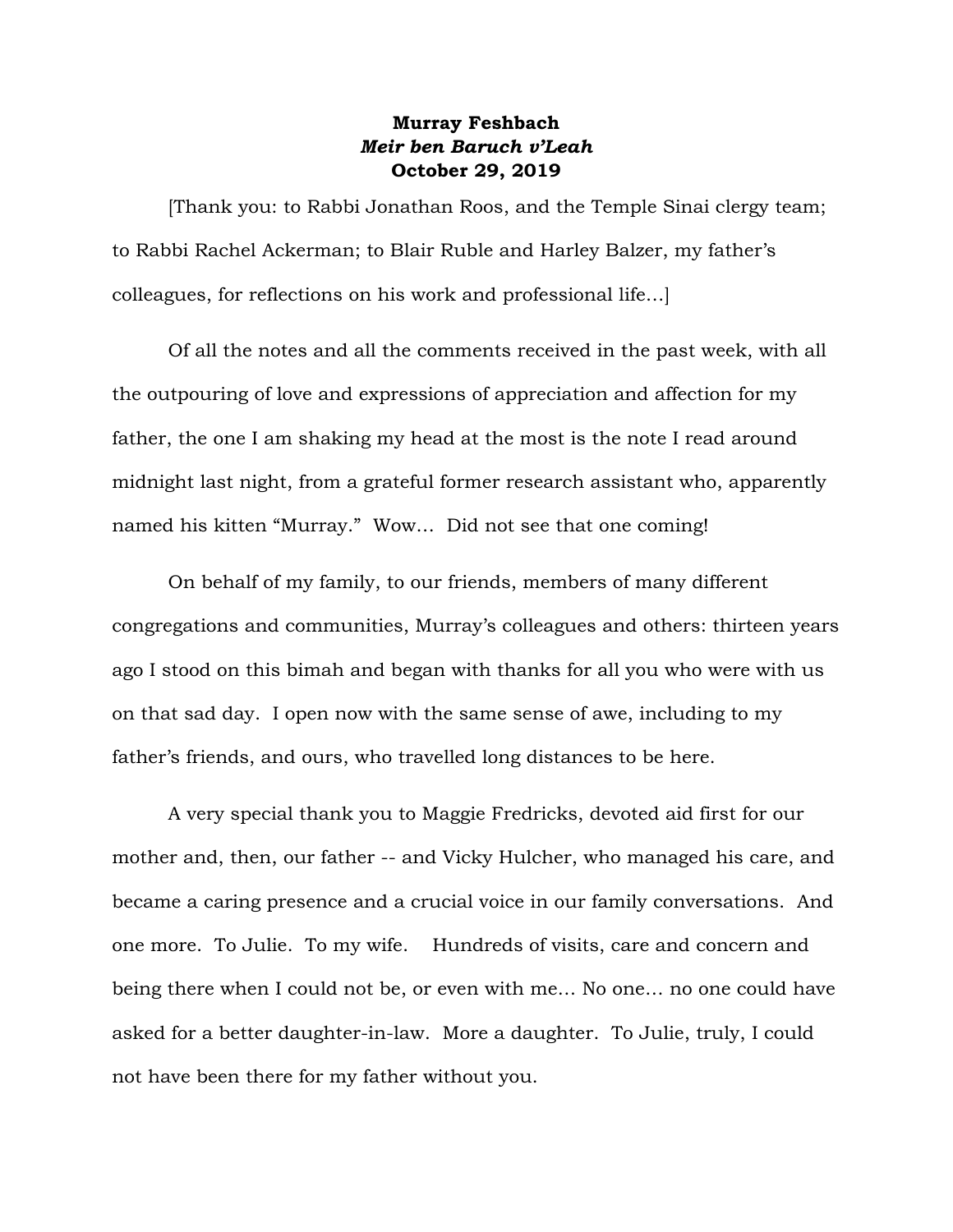To all of you: your present presence means a great deal to us. But I begin with an invitation to step back, a bit, in time.

Come with me, if you will, into the home in Kemp Mill in which my brother and I grew up. The clutter drove my mother crazy, but everywhere you looked there was something to see. The collections… museum quality in most cases… with Dad as ever eager docent, to show the stamps, glass bottles, Russian dolls, ceramic plates, century old cameras which at one point the Smithsonian wanted to acquire, artwork, artifacts from all over the world and his own painting, trains, shells, gems and minerals – to be clear, that was originally my collection – books, records (I will explain what those are to his grandchildren another time)… and an exquisite, lovingly cared for garden. My father was a Renaissance man, an expert in every field which caught his interest.

He was not… quite… a hoarder, but he was a collector from youth. And yes, he did get animated and agitated when he spoke about that very first issue of Superman, and how it was either lost or… permanently borrowed years ago. And yes, he could tell you the current value of the complete comic book collection his parents threw out as junk at one point.

For all the "things" in his life, however, he was not a materialist, or not merely one. He was also a great collector of people, of friends, of colleagues. I will use the word awe once again: the way people react when the hear I am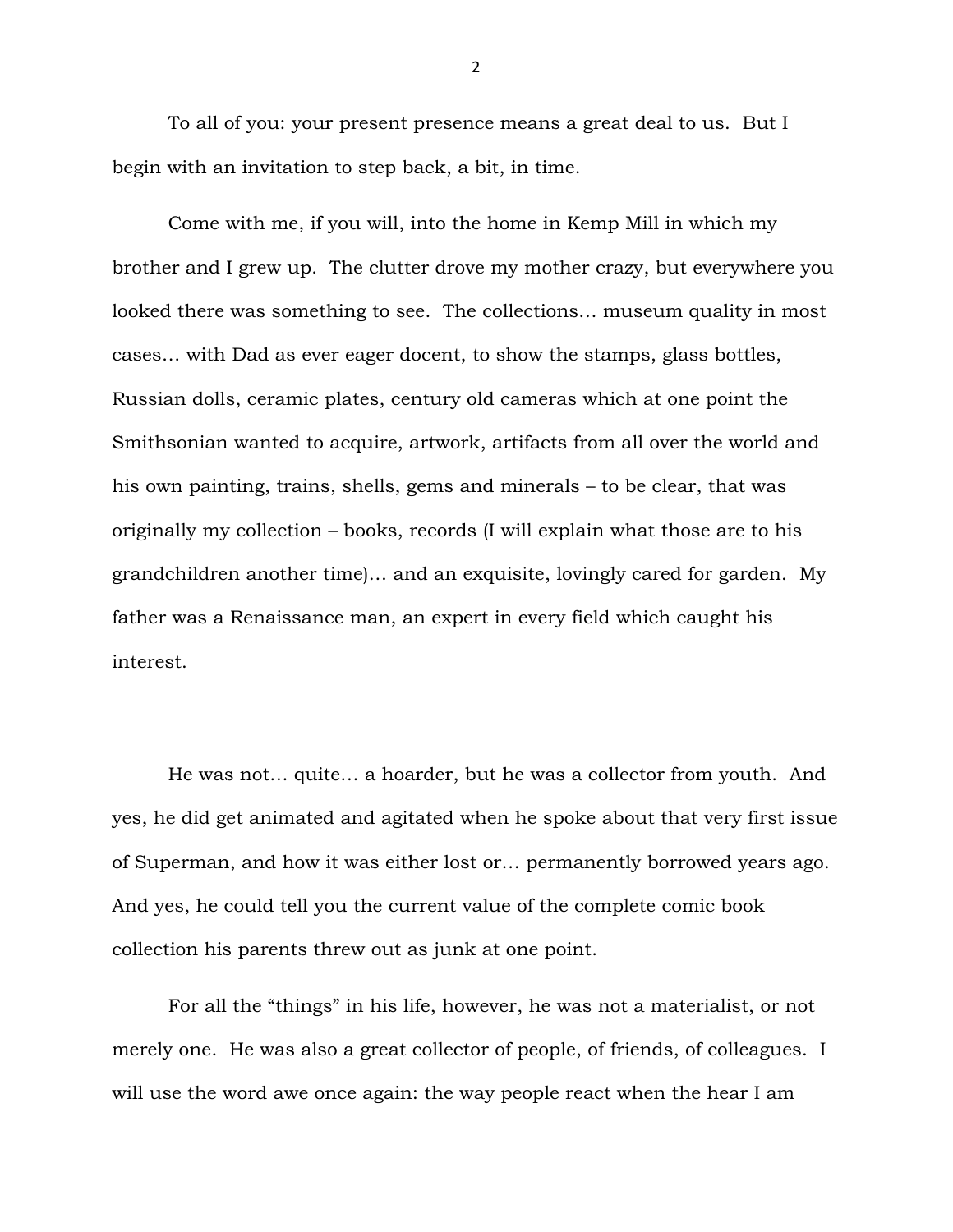related to him, the number of accomplished professionals who say they were inspired by him, moved by his generosity – that word comes up again and again – his research assistants, those he made time for, those who looked to him as a mentor. He was open in a field where many people are closed, accessible and giving in a world of suspicion and secrets. For those of you who only knew him in his later years, times when he was so focused on caring for my mother, and, then, on his own needs, I hope we can convey a glimpse of this extraordinary man, an extraordinary life, and a family story which tells, in essence, a quintessentially American tale.

Murray Feshbach was born on August 8, 1929, two months before an event which would shake the world. I always called him a leading economic indicator of the Great Depression.

He was the oldest of two children of Benjamin and Lillian Feshbach. Telling people what… "country" his parents were born in was… not that simple. Lilly was from Przymsly, in what was Austria-Hungary but is now Poland. Benjamin was from Chotin, in what was then Bessarabia. It was Romania when Benjamin was born, then Russia, then Moldova, and now is part of Ukraine. He left at age 16, to avoid the dreaded decade long Czarist conscription of 18 year old Jews. To escape, he walked across much of Europe. His grandmother wanted him to take her with, to literally carry her on his shoulders. He declined, thinking that, at age 92, she would not survive that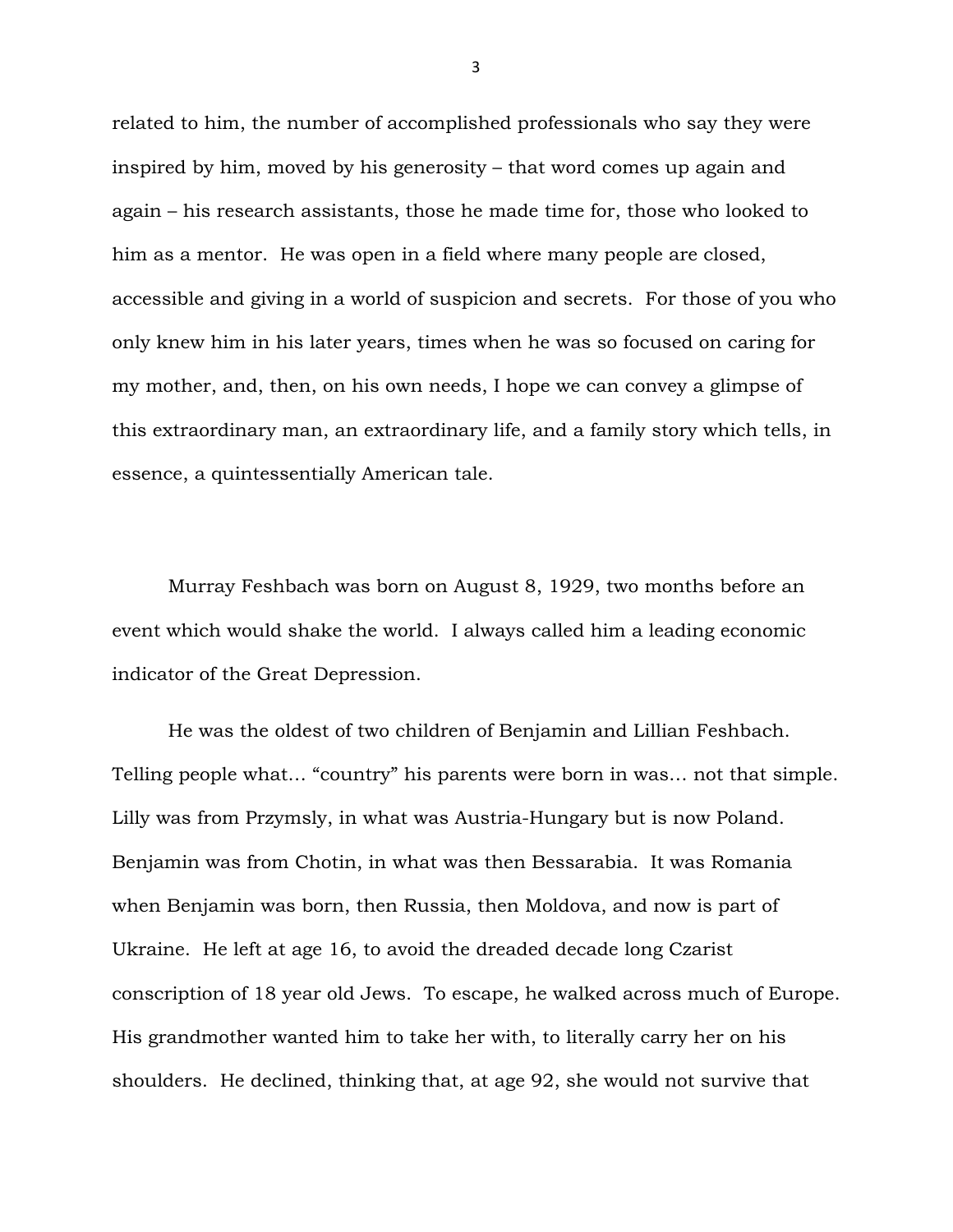long. She apparently communicated her disappointment with him by post for an additional 16 years!

Benjamin and his brothers, and their partners, had a fur business. For me, there are three things of interest to me about this. The first is location. The company was located in the same building, and on the same floor, as what are now the offices of *T'ruah*, the North American Chapter of Rabbis for Human Rights. Second, as Rabbi Ackerman knows but believes she is not connected to, the business was called Feshbach and Ackerman. And, finally, my family owned the company. They were management. My wife's grandmother, it turns out, was a fur worker union organizer. We have always wondered if they knew each other. We'd like to think they could have gotten along anyway.

But in thinking about how that business treated its workers… in contrast to many family shops, apparently Poppy Benny and his brothers did *not* want their children to inherit the business, or to stay in that line of work. It was hard work, and they dreamed of something different for the next generation.

To… encourage their children to put their ultimate energy elsewhere, they were very clever. They used all the male cousins during school breaks, and had them deliver furs in the New York City summer heat. Every single one of those boys reacted in the same way: hardly any of them *ever* got a grade as low as a B in any school. They all attributed it to the knowledge of what life would be like if they did not do well in school. And almost all of them, in this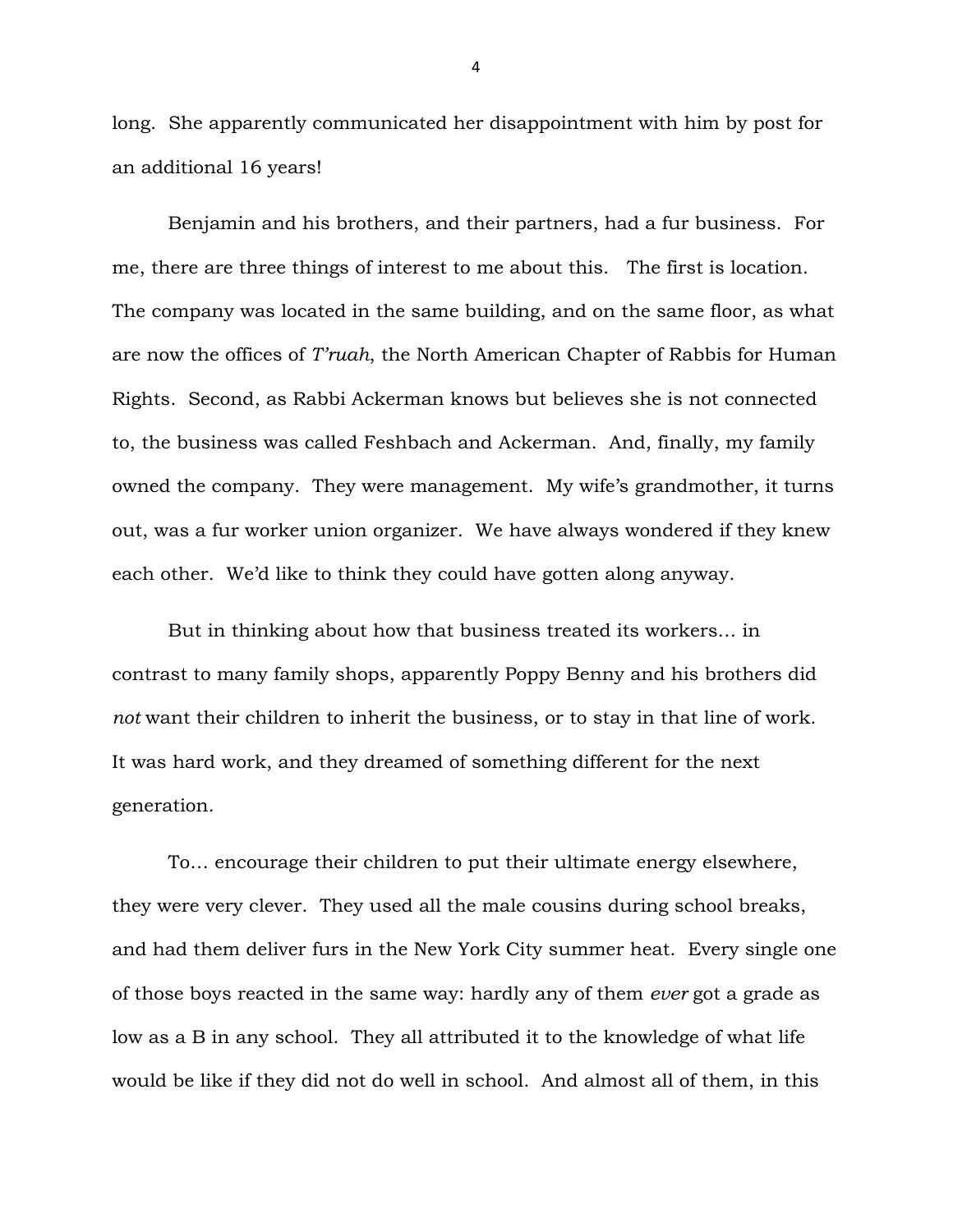remarkable family, went on to *tremendous* academic success: Herman was a very well known physicist, Seymour a prominent psychologist, Sid an expert on James Joyce, our aunt Charlotte a truly gifted math teacher, Murray a leading voice in understanding the former Soviet Union, and another cousin the porn king of…oh, well, um, look he was prominent in his field, too.

Education, extraordinary schools, self-motivated supplementary learning – for all of them, that was their ticket. My father never forgot the impact of educators in his life, beginning with the elementary school principle who crammed these first-generation Americans into assemblies, taught them basic values of citizenship and civics, and played classical music for them, instilling in many of them a life-long love of arts and culture.

Murray took himself to museums every weekend, from the time he could travel on the subway alone. He had a voracious appetite for learning. And he told my brother and me that you can be anywhere, but a book is a ticket to everywhere, any time you opened its pages.

Images from his youth: Charlotte, a junior partner, mistreated occasionally by his own admission, but right there, in, with all of his friends - and friendly to this day with many of the same group, as I saw for myself at her husband Fred's funeral a few weeks ago in Florida. The city, its streets and byways were their backyard, and their inspiration. Dad writes about baked potatoes on fires on the sidewalk, honed mathematical skills with statistics from *three* home town baseball teams, played card games which required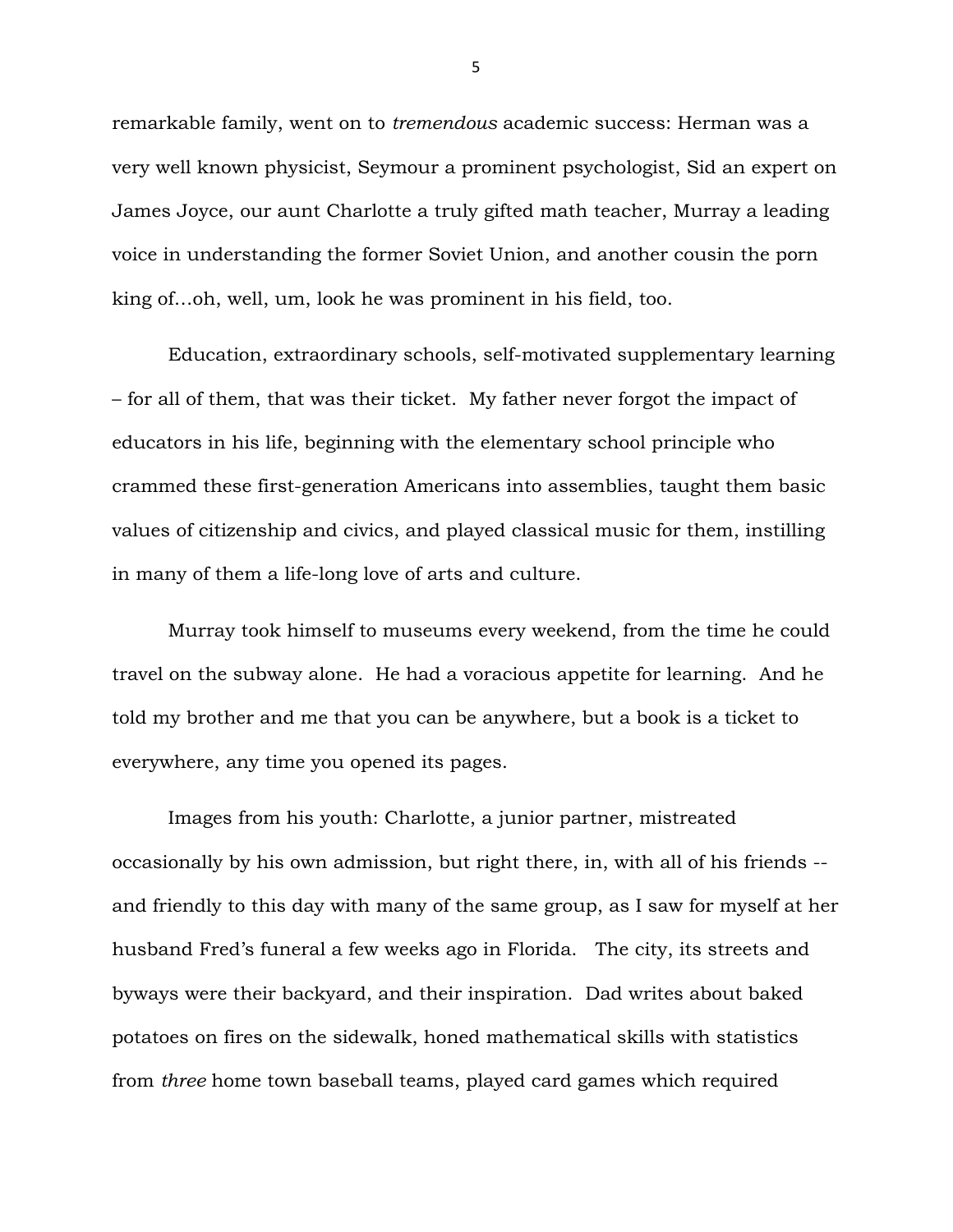memory – I still remember watching him play bridge when I was small. From the open bids he could tell which card was in every person's hand. Rushing, running from school to cheder, Hebrew school, five days a week, where they were wrapped on the knuckles for making a mistake, but where first in was first out, to get to the pickup games of stickball on the street.

And the Feshbach house in Pelham Parkway, the first with extra space, a yard with a garden, first on the block with a television, headquarters for their group of friends and site of their Scout meetings.

Murray was… this may be hard to imagine from the past few years, but my father was fast. He was a fast learner, and thinker, yes, always, but he once moved fast as well. He played tennis for years, and was actually on the track team in college. His was already ahead; he was impatient with anyone actually finishing a sentence. He read fast – he was rejected from a speedreading course once, told it would be redundant. He zoomed – he went through museums in a third the time it took the rest of us. Feeling pressured and a bit annoyed, we asked him what he could possibly have gotten out of it. Shouldn't have asked. He recited back every detail from every exhibit the whole way through. And he was early, everywhere. OMG, was he early. I remember inviting him to our home, once, for 5pm. At 3:45pm, while we were out, the phone rings. "I'm here. Where are you?" We had to deploy Charlotte and Fred at our kids' B'nai Mitzvah, to make sure he did not show up *too* early.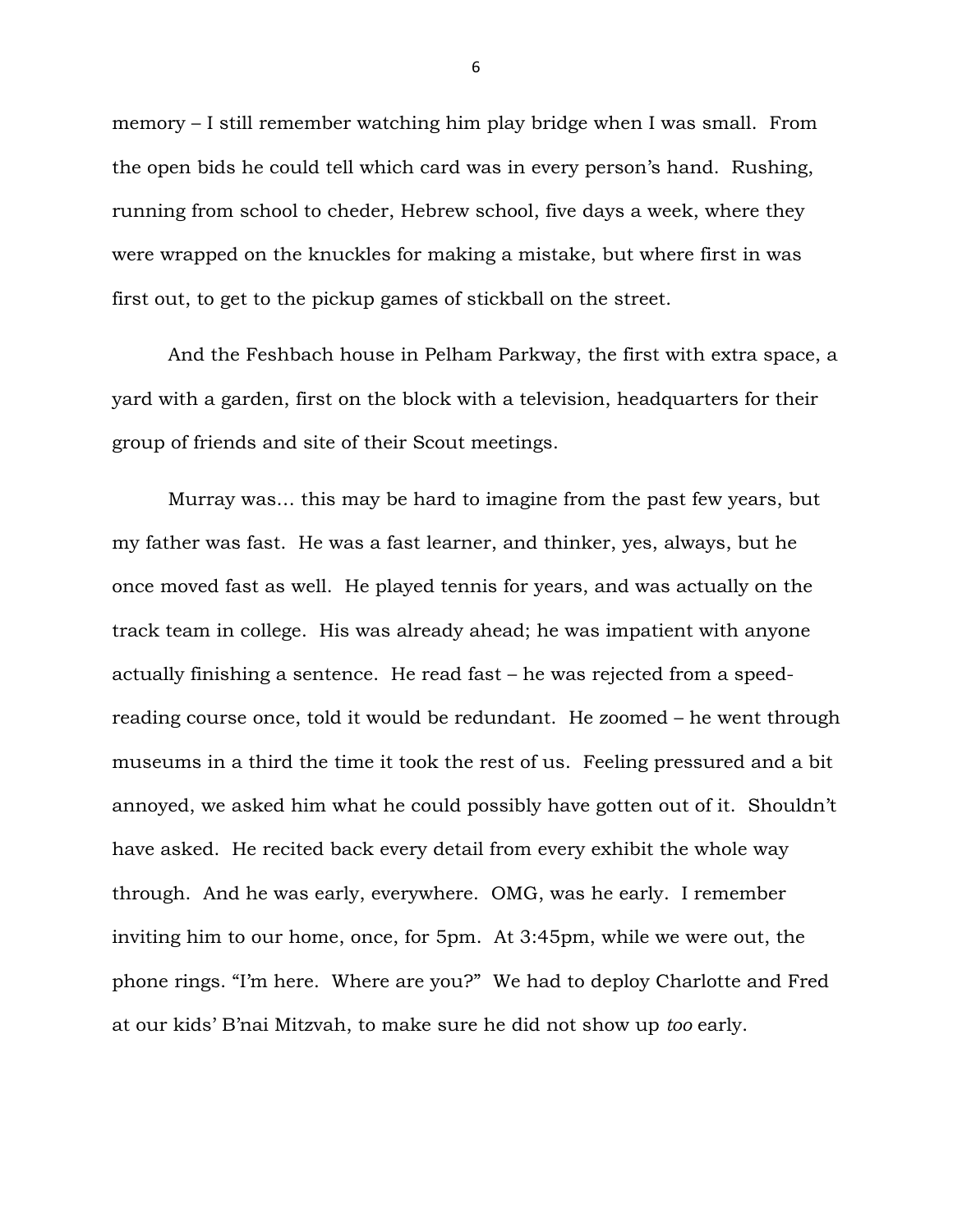Scouts was an escape for him – it taught skills, and it got him and his friends out of the city. It was at Scout camp, though, on his 15th birthday, that, sitting with a friend, a counselor came up to the two of them, asked which one was Feshbach, and tactfully said: "Your mother just died; you're leaving." Lilly was 36 at the time. And, in a whispered conversation on the last day of his life, he and Charlotte spoke about her, more than I had heard from him about his mother in a very long time.

Murray finished high school at 16, set to go off to college… to be met by a flood of returning soldiers, all enrolled via the GI Bill. He began his higher education elsewhere, but soon transferred to Syracuse, where he dove into the study of history, and formed new friendships. He joined the first integrated fraternity at the university, famously inviting a fairly decent running back named Jim Brown to join, although he chose an African American fraternity instead. One fraternity brother, Marvin Kranz, is here today, and another classmate, Nelly Urbach, also with us now, greeting people as they entered, is a past president of this congregation. My father went on from Syracuse to earn a Master's in European Diplomatic History from Columbia, before being drafted, a day apart from his brother-in-law Fred Wasserman.

What happened next is a tale I have heard my whole life and still find… amazing. He earned a coveted spot, one of three students selected from the entire East Coast, to go to the prestigious Army Language School, in Monterey, California. There, our government spent energy and effort and resources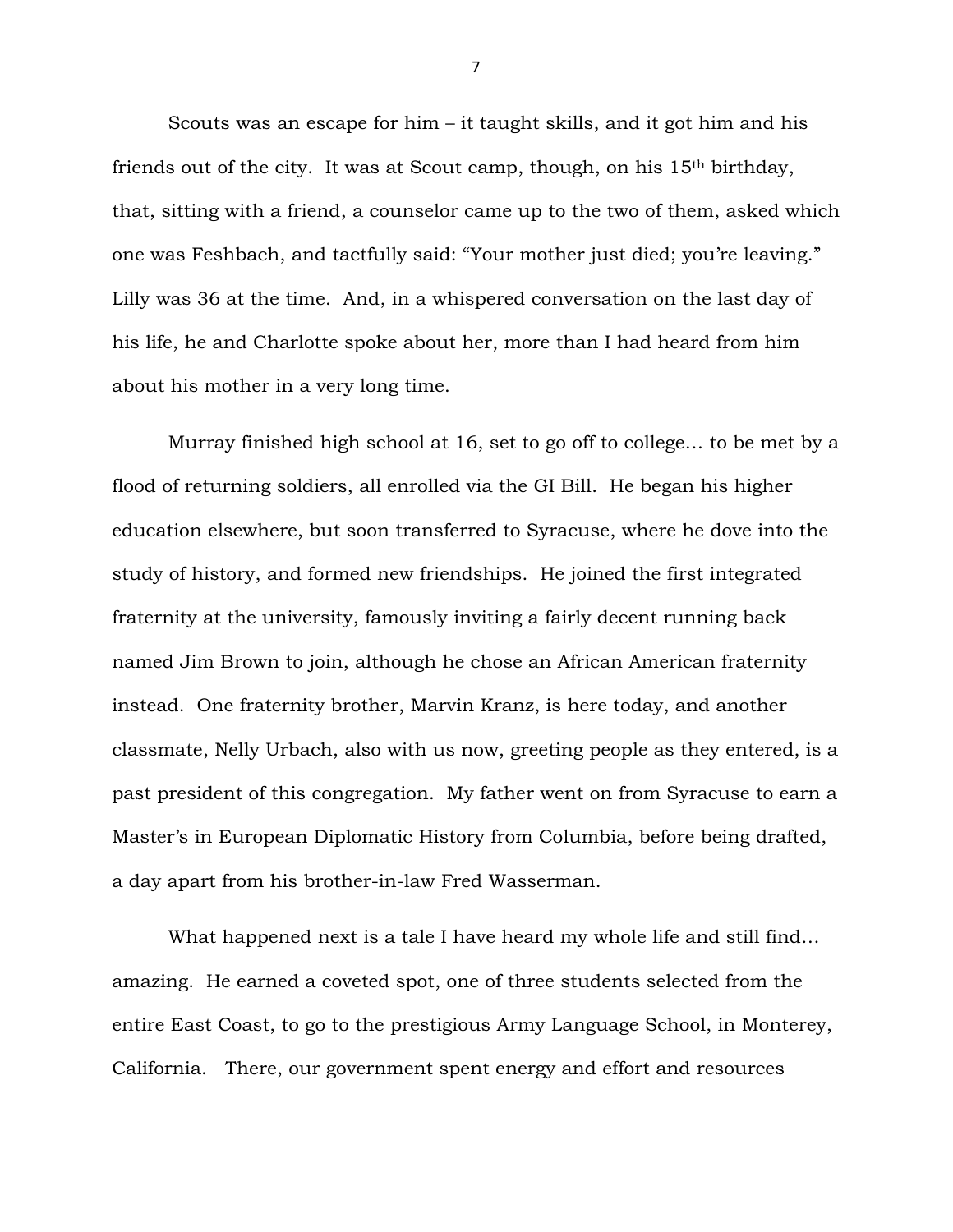teaching him to be fluent in Russian, a highly useful skill at the outset of the Cold War, and one upon which his entire future career would depend. And yet, somehow, immediately upon graduation the army, in its wisdom, promptly sent him…. to France. There, he served in human resources, and, on his own, picked up French.

Two weeks after his discharge, in 1955, he began work at the National Bureau of Economic Research, in the same office as his sister, as a statistical clerk helping American interests understand the economy of the Soviet Union. The work was significant, but so, for his life, was the leisure time. Charlotte apparently organized a running bridge game, every day, over lunch. It was Charlotte, Murray, one other… and a young friend of Charlotte's named Muriel Schriener. My parents got to know each other over bridge. And then...

To our kids who are listening, we support your choices, but this was a bit of a wild… well, there is nothing really wrong with this, except… I'm not even sure how to say this… They went on an overnight trip, on their very first date. To a New Year's Eve party, somewhere on Long Island. Mom's parents must have really liked Dad right away.

Murray and Muriel were married in White Plains, went to the Nevele Hotel in the Catskills on their honeymoon (which I *did not know* when Julie and I got engaged there), returned, packed, and moved to Washington.

My parents both worked at the Census Bureau – Dad for what would come to be called the Foreign Demographic Analysis Division, which I always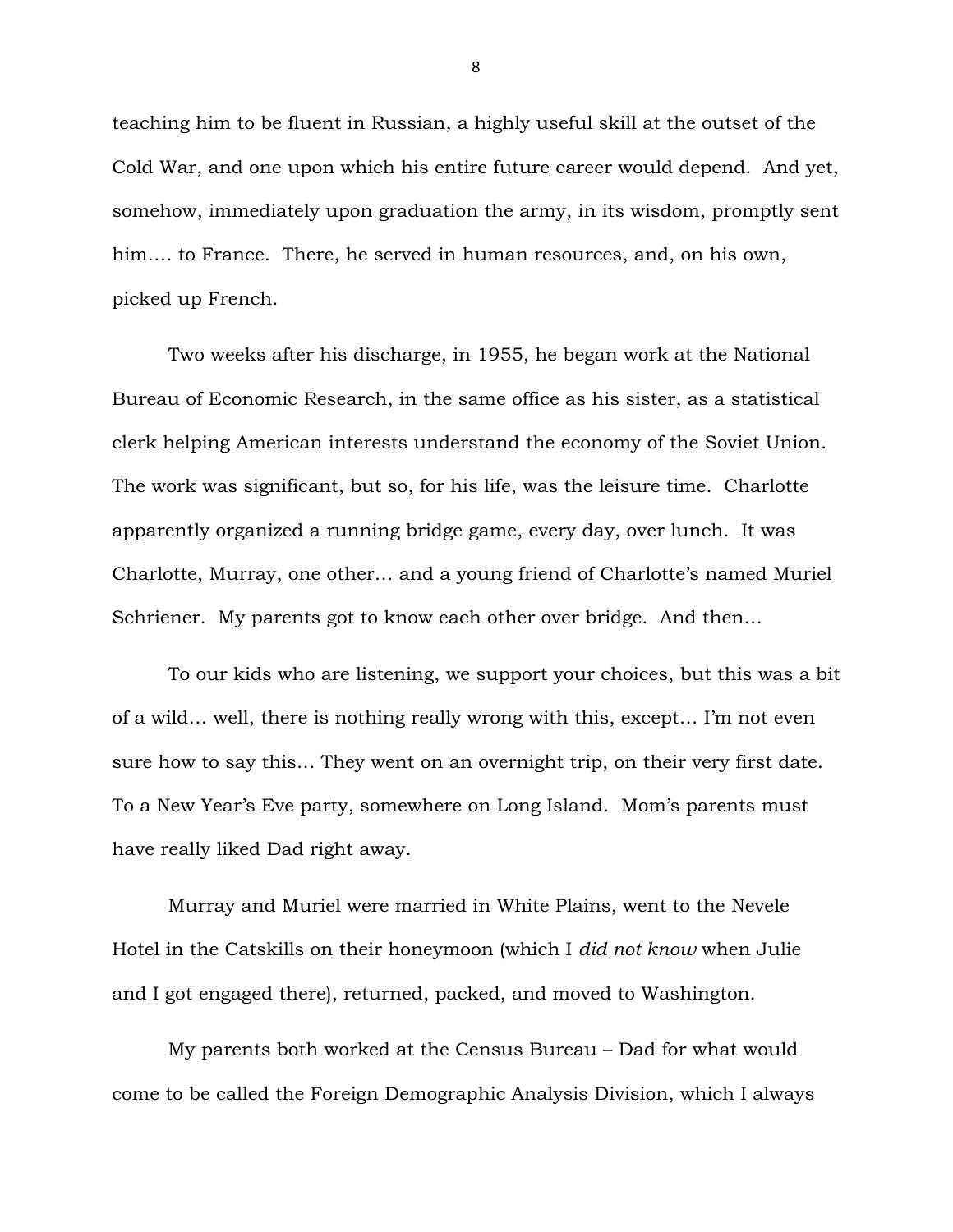though belonged in the Department of State, but for its so-characteristic of my father reliance on facts, figures, data and analysis. They began their married life in a sparsely furnished apartment in Oxen Hill, using boxes from wedding presents turned upside down as surface space.

And it was there, in Oxen Hill, that my parents met a remarkable group of friends, who would stay together for a very long time. Almost all of them moved to Kemp Mill, the Millers, the Nagels, the Greenbergs… and I can see them still, faces from my youth, immortalized in that same corner of the pool, only this time in the swimming club on high, arguing, gesturing wildly, and solving all of heaven's problems just as they were all convinced they had the answers to every issue here on earth.

There is more to share, parts of a journey left unspoken, but I shift, now, from timeline to imagery, lessons learned and impact felt.

• I mentioned analysis, and facts. My father was a determined detective, able to follows crumbs of data to paint a picture which was almost always spot on. He foresaw almost everything in the former Soviet Union and Eastern Europe: the rise of ethnic national identity, the decline of the Russianpopulation through illness, attrition and slow growth. He saw the USSR for what it was, an empire with a mighty roar which hid a paper tiger.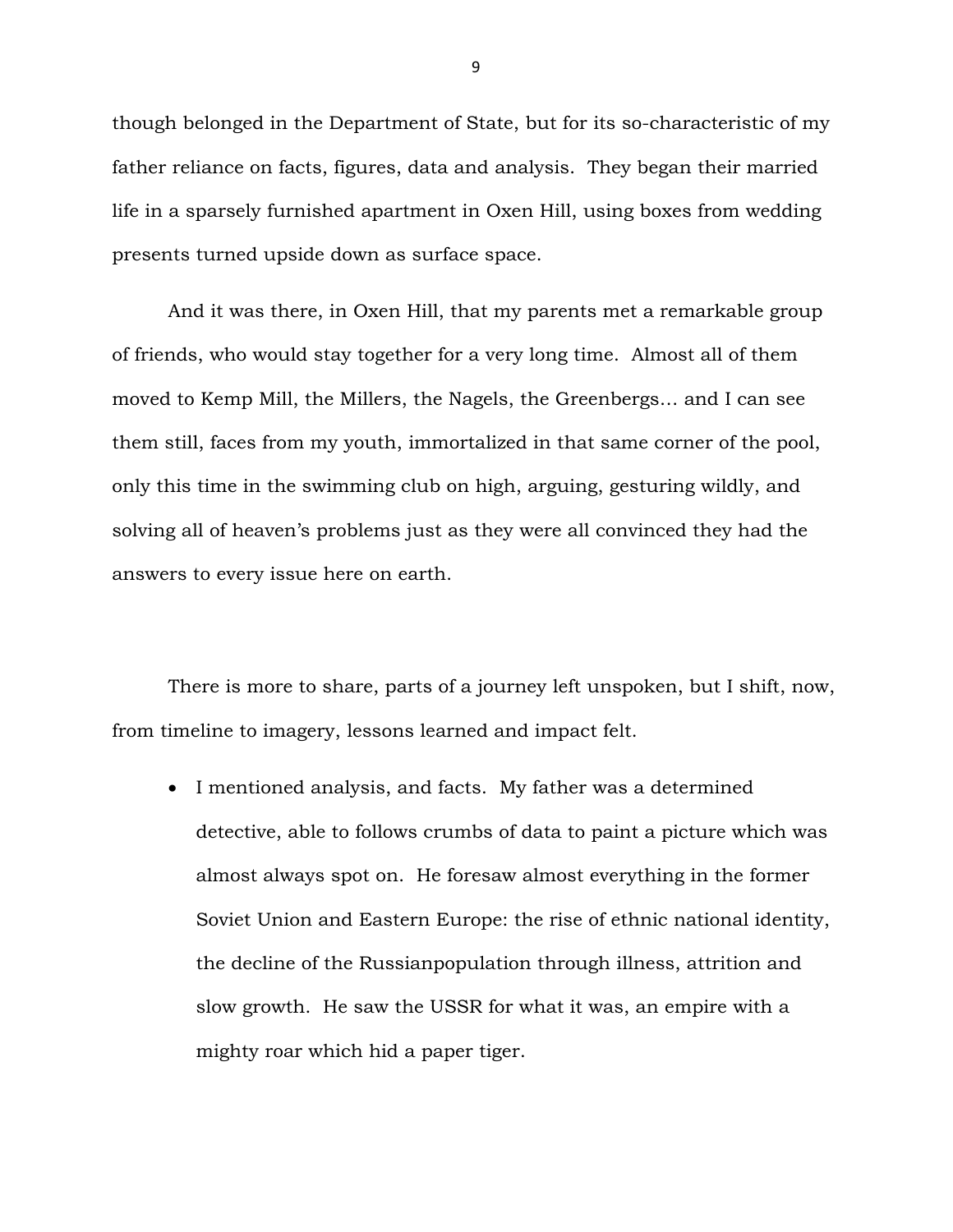- Research matters. Despite what we seem to witness around us today, real facts really matter. Besides his groundbreaking book *Ecocide*, of the population in the Soviet Union, his most important work was, probably, an article about infant mortality. After it appeared, the Soviet Health Minister had a press conference to attack it, and deny it all. The *Wall Street Journal* provided more than the usual op-ed space for my father's response. The minister was fired the next day. There are those who believe this interaction eventually saved thousands or tens of thousands of lives which would otherwise have been lost.
- Once, he made a remark off the record about the Soviet Union being, basically, a third world country with a bomb. A bit harsh. But then the line was quoted, publicly. On his next trip to Moscow, one of 60 or so such visits, somehow, of all the members of the delegation, his reservation was mysteriously missing, at every hotel they checked into. And only his. The group later gave my father a gift: a hammock.
- Another time, when in Moscow, he twisted his ankle. He was near the British embassy, so he stopped in, and they put an ace bandage on it. A day or so later it still hurt, so he went to one of the top hospitals in Moscow. As the doctor is unwrapping the bandage, he says to the nurse: "I've heard of these!" An ace bandage! And this is the country we feared for so long?
- My father believed in merit, in self-improvement, and in hard work. He was, in his own way, driven. Believing that memory can be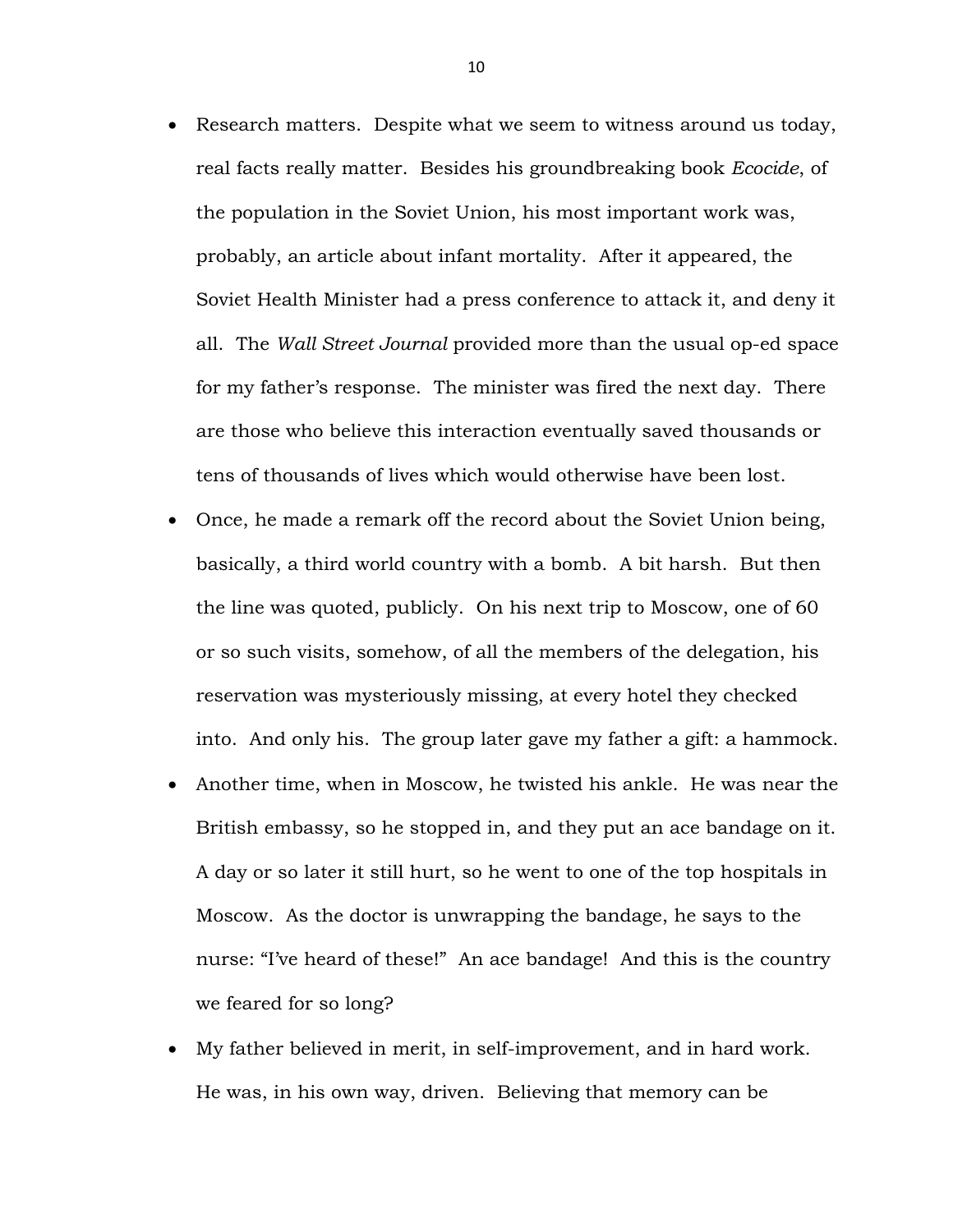trained, he conducted experiments, subjecting us to tests… the Rudyard Kipling one, Kim's Game, briefly showing us many objects on a table, quickly covering it all up, and then asking us to recite everything that was there.

- He worked hard, and his life gives the lie to those who put down or denigrate public servants, or public service.
- He believed in credentials. Earning his PhD, through hard work late at night, was very, very important to him – he really preferred to be referred to as "Dr. Feshbach," even though almost no other bearers of PhD's I know felt quite as strongly about it. And if anyone around him should dare to cough, even once, he would immediately tell us to go see a "Board certified pulmonologist."
- It often seemed to me that he introduced people by their resumes. Occasionally I had to intervene and say "Dad, a name! Can you get to the name already!"
- He was easy to understand, and filled with contradictions. He was a bit of a snob, who got along with people from any background, and in many different situations. He omplaints inspired loyalty, devotion, affection, even love among many people… He "connected<" even through complaints and challenges and difficult times.
- His gaze was intense, inward towards himself and outward towards others. To meet him was to be subject to a barrage of questions, an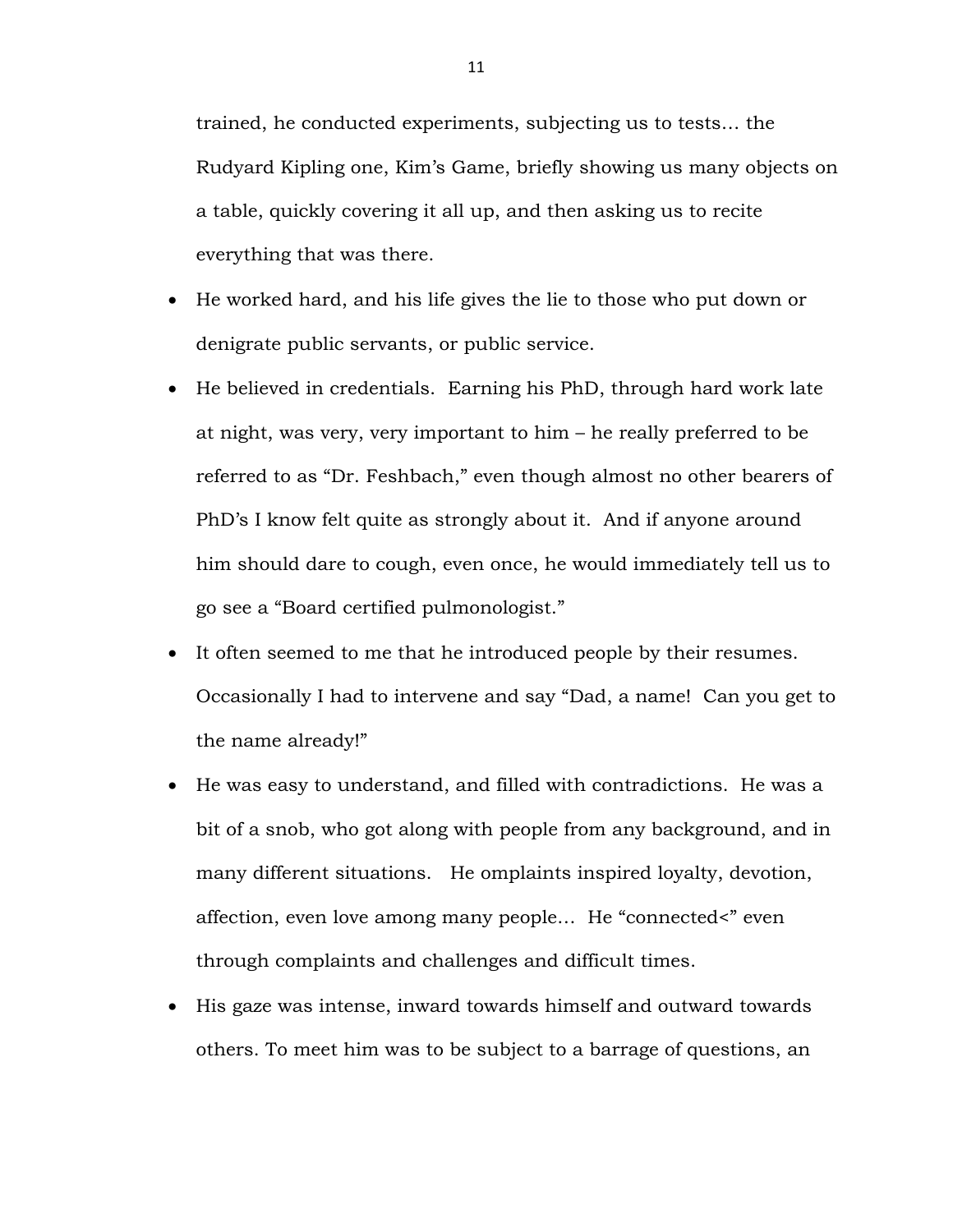interview: where are you from, what does your name mean, who are you, really? It could be jarring, but his curiosity was constant.

- We had fights, and disagreements. Often it was only much later that I saw where he was coming from, or understood the way in which he was standing up for what he believed in. Growing up, I resented the restrictions he placed on our advocacy. We were never allowed to sign -- well, let me illustrate it this way. For years, on the outside of this very building, along with many other synagogues, there was a big banner, which read "Free Soviet Jewry." And in support of that movement there were marches, and there were petitions. But my brother and I were never allowed to put down our last name, out of concern that it would get him into trouble, limit his access, or hurt his career. I may have called him a few ill-considered names at the time. We had no idea how much he did quietly, and behind the scenes.
- I learned later on that resistance comes in many forms. In the early days of détente, when a new Soviet official first came to town, he invited them to our house for dinner. He would, though, make a stop at Giant on the way home. There, acting befuddled but in fact anything but, he would deliberately march up and down every aisle. "Oh, what was it that my wife wanted me to get?" And he would watch out of the corner of his eye, as the newcomer's jaw dropped,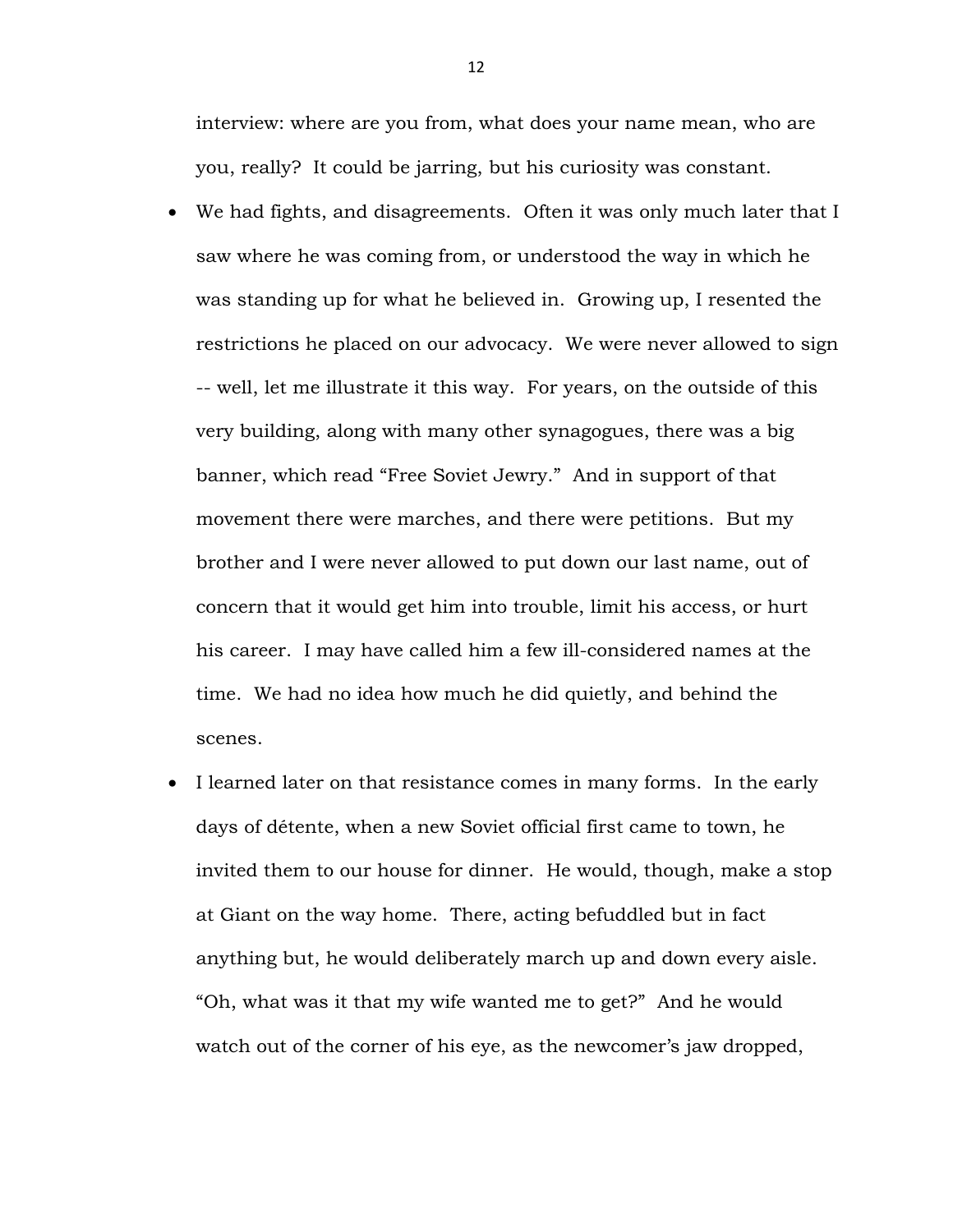and he or she began to realize that the picture painted back home, of a failed and weakened West, might, in fact, need some adjustment.

- He was an optimist. And he gave people the benefit of the doubt. Maybe too much so. I remember visiting him in Germany, while he was teaching at the US Army college in Garmisch, asking about his many German friends, of all ages. He launched into a list of everyone's background, and all the good things they had done in their lives. At one point I think I interrupted him with the following observation: "Look, Dad, they can't *all* have been in the resistance!"
- Our biggest single fight was over his membership in the Cosmos Club. For most of the club's history it only admitted men as members. My father argued all along that it is possible to fight for what is right from the inside. But when the club voted to not have any more votes on this issue, I insisted that the time had come for him to resign. He had to quit over this. His response was, in retrospect, a very important lesson. He told me that in systems with an apparently hardened status quo, resistance to new ideas expresses itself most strongly… right before a major change. The decision to admit women as full members, with his vote in support, occurred shortly afterwards.
- He enjoyed life, with a gusto. His tastes were sophisticated, and simple, high culture and down to earth.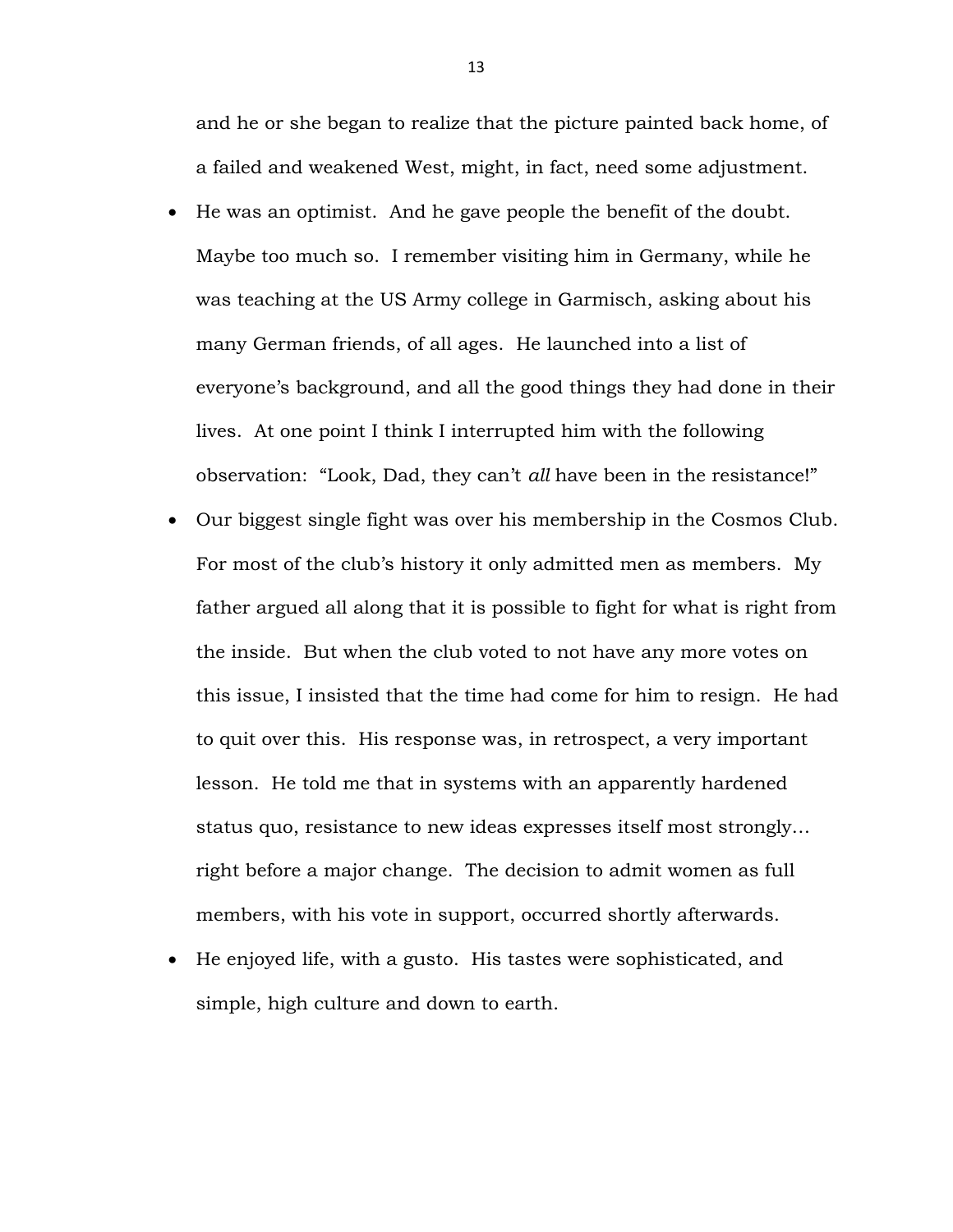- He was a luddite, then a technophile the last to get an answering machine, and then, suddenly, the first in line for the latest tech a short while after that.
- He had no stiff upper lip, complained frequently and was the most unbelievably attentive, devoted partner, a hero and advocate for my mother following her stroke and its lingering, debilitating aftermath.
- He had a complicated relationship with teasing a sharp wit, an whiff of humor… but an earnestness that made him not really able to take it, a way in which he seemed vaguely puzzled by anything more than light ribbing. But he was not a hypocrite; I cannot recall, ever, his being unkind to others, mean or cutting in a hurtful way. Not ever.
- He was clear about what he wanted to say, but often unclear in how he said it, employing double and triple negatives. He was fond of declaring that something was "not unimportant." I spent one summer as an editor for him, working on papers he was writing. And boy, did they need editing. I remember one sentence, about the future fertility of women who had previously had many abortions. What he wrote was that they faced "an enhanced propensity to become an infant mortality statistic." With the stakes so high, you want your words to be clear.
- And you had to unpack his sentences. I once asked him straight out if he worked for the CIA. I will never forget his measured response. He never, he told me, "undertook no trip to the Soviet Union which